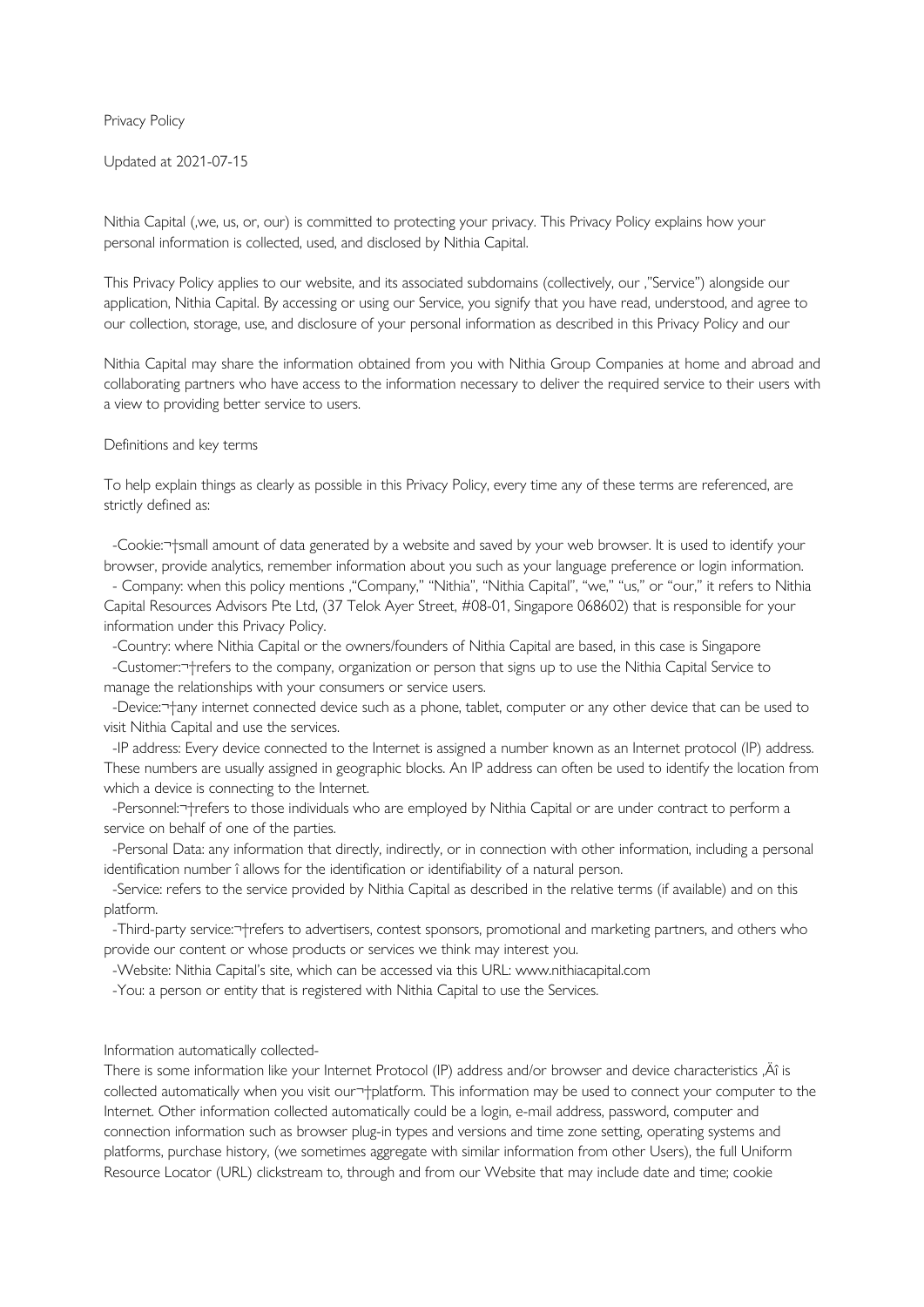number; parts of the site you viewed or searched for; and the phone number you used to call our Customer Services. We may also use browser data such as cookies, Flash cookies (also known as Flash Local Shared Objects) or similar data on certain parts of our Website for fraud prevention and other purposes. During your visits, we may use software tools such as JavaScript to measure and collect session information including page response times, download errors, length of visits to certain pages, page interaction information (such as scrolling, clicks, and mouse-overs), and methods used to browse away from the page. We may also collect technical information to help us identify your device for fraud prevention and diagnostic purposes.

We automatically collect certain information when you visit, use or navigate the <sup>+</sup>blatform. This information does not reveal your specific identity (like your name or contact information) but may include device and usage information, such as your IP address, browser and device characteristics, operating system, language preferences, referring URLs, device name, country, location, information about who and when you use our<sup>-+</sup>and other technical information. This information is primarily needed to maintain the security and operation of our +platform, and for our internal analytics and reporting purposes.

# Personnel

If you are a Nithia Capital worker or applicant, we collect information you voluntarily provide to us. We use the information collected for Human Resources purposes in order to administer benefits to workers and screen applicants.

You may contact us in order to (1) update or correct your information, (2) change your preferences with respect to communications and other information you receive from us, or (3) receive a record of the information we have relating to you. Such updates, corrections, changes and deletions will have no effect on other information that we maintain, or information that we have provided to third parties in accordance with this Privacy Policy prior to such update, correction, change or deletion.

# Sale of Business

We reserve the right to transfer information to a third party in the event of a sale, merger or other transfer of all or substantially all of the assets of Nithia Capital or any of its Corporate Affiliates (as defined herein), or that portion of Nithia Capital or any of its Corporate Affiliates to which the Service relates, or in the event that we discontinue our business or file a petition or have filed against us a petition in bankruptcy, reorganization or similar proceeding, provided that the third party agrees to adhere to the terms of this Privacy Policy.

# **Affiliates**

We may disclose information (including personal information) about you to our Corporate Affiliates. For purposes of this Privacy Policy, "Corporate Affiliate" means any person or entity which directly or indirectly controls, is controlled by or is under common control with Nithia Capital, whether by ownership or otherwise. Any information relating to you that we provide to our Corporate Affiliates will be treated by those Corporate Affiliates in accordance with the terms of this Privacy Policy.

# Governing Law

This Privacy Policy is governed by the laws of Singapore without regard to its conflict of laws provision. You consent to the exclusive jurisdiction of the courts of Singapore in connection with any action or dispute arising between the parties under or in connection with this Privacy Policy except for those individuals who may have rights to make claims under Privacy Shield, or the Swiss-US framework.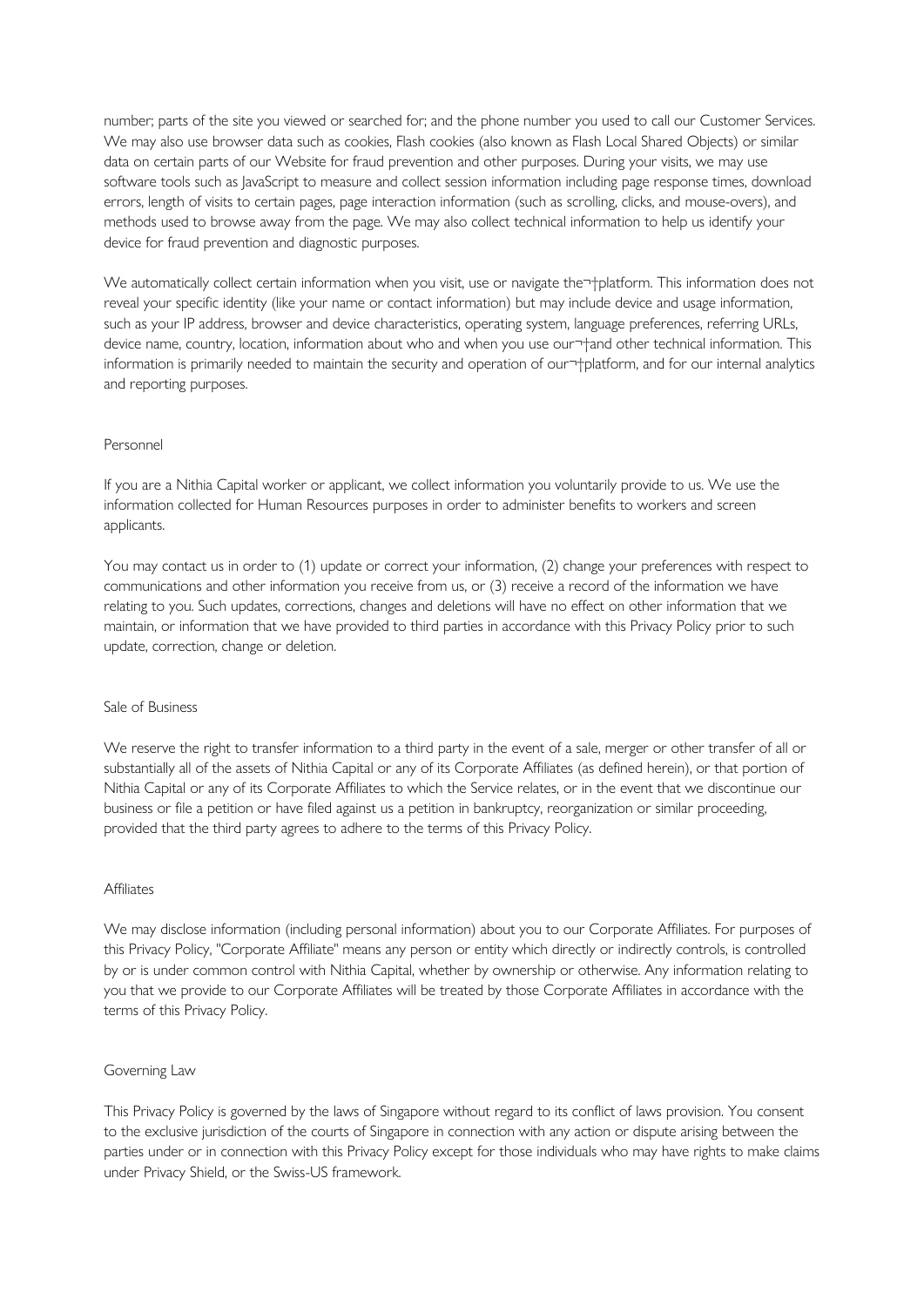The laws of Singapore, excluding its conflicts of law rules, shall govern this Agreement and your use of the website. Your use of the website may also be subject to other local, state, national, or international laws.

By using Nithia Capital or contacting us directly, you signify your acceptance of this Privacy Policy. If you do not agree to this Privacy Policy, you should not engage with our website, or use our services. Continued use of the website, direct engagement with us, or following the posting of changes to this Privacy Policy that do not significantly affect the use or disclosure of your personal information will mean that you accept those changes.

# Your Consent

We've updated our <sup>-</sup> Privacy Policy <sup>-</sup> to provide you with complete transparency into what is being set when you visit our site and how it's being used. By using our website, registering an account, or making a purchase, you hereby consent to our Privacy Policy and agree to its terms.

#### Links to Other Websites

This Privacy Policy applies only to the Services. The Services may contain links to other websites not operated or controlled by Nithia Capital. We are not responsible for the content, accuracy or opinions expressed in such websites, and such websites are not investigated, monitored or checked for accuracy or completeness by us. Please remember that when you use a link to go from the Services to another website, our Privacy Policy is no longer in effect. Your browsing and interaction on any other website, including those that have a link on our platform, is subject to that website's own rules and policies. Such third parties may use their own cookies or other methods to collect information about you.

#### Cookies

Nithia Capital uses "Cookies" to identify the areas of our website that you have visited. A Cookie is a small piece of data stored on your computer or mobile device by your web browser. We use Cookies to enhance the performance and functionality of our website but are non-essential to their use. However, without these cookies, certain functionality like videos may become unavailable or you would be required to enter your login details every time you visit the website as we would not be able to remember that you had logged in previously. Most web browsers can be set to disable the use of Cookies. However, if you disable Cookies, you may not be able to access functionality on our website correctly or at all. We never place Personally Identifiable Information in Cookies.

#### Blocking and disabling cookies and similar technologies

Wherever you're located you may also set your browser to block cookies and similar technologies, but this action may block our essential cookies and prevent our website from functioning properly, and you may not be able to fully utilize all of its features and services. You should also be aware that you may also lose some saved information (e.g. saved login details, site preferences) if you block cookies on your browser. Different browsers make different controls available to you. Disabling a cookie or category of cookie does not delete the cookie from your browser, you will need to do this yourself from within your browser, you should visit your browser's help menu for more information.

# Kids' Privacy

We collect information from kids under the age of 13 just to better our services. If You are a parent or guardian and You are aware that Your child has provided Us with Personal Data without your permission, please contact Us. If We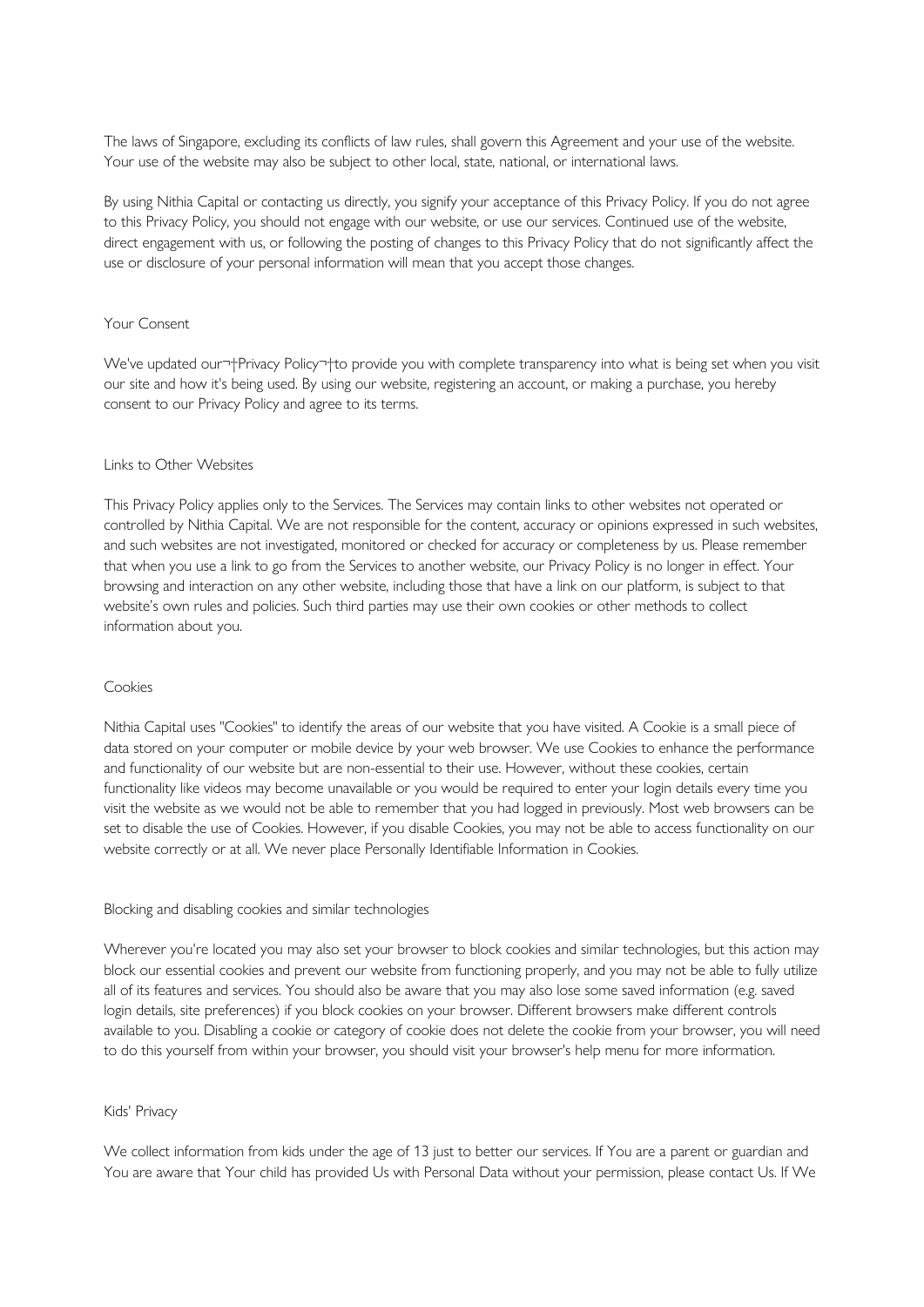become aware that We have collected Personal Data from anyone under the age of 13 without verification of parental consent, We take steps to remove that information from Our servers.

# Changes To Our Privacy Policy

We may change our Service and policies, and we may need to make changes to this Privacy Policy so that they accurately reflect our Service and policies. Unless otherwise required by law, we will notify you (for example, through our Service) before we make changes to this Privacy Policy and give you an opportunity to review them before they go into effect. Then, if you continue to use the Service, you will be bound by the updated Privacy Policy. If you do not want to agree to this or any updated Privacy Policy, you can delete your account.

# Third-Party Services

We may display, include or make available third-party content (including data, information, applications and other products services) or provide links to third-party websites or services ("Third- Party Services").

You acknowledge and agree that Nithia Capital shall not be responsible for any Third-Party Services, including their accuracy, completeness, timeliness, validity, copyright compliance, legality, decency, quality or any other aspect thereof. Nithia Capital does not assume and shall not have any liability or responsibility to you or any other person or entity for any Third-Party Services.

Third-Party Services and links thereto are provided solely as a convenience to you and you access and use them entirely at your own risk and subject to such third parties' terms and conditions.

# Information about General Data Protection Regulation (GDPR)

We may be collecting and using information from you if you are from the European Economic Area (EEA), and in this section of our Privacy Policy we are going to explain exactly how and why is this data collected, and how we maintain this data under protection from being replicated or used in the wrong way.

# What is GDPR?

GDPR is an EU-wide privacy and data protection law that regulates how EU residents' data is protected by companies and enhances the control<sup>-+</sup>the EU residents have, over their personal data.

The GDPR is relevant to any globally operating company and not just the EU-based businesses and EU residents. Our customers' data is important irrespective of where they are located, which is why we have implemented GDPR controls as our baseline standard for all our operations worldwide.

# What is personal data?

Any data that relates to an identifiable or identified individual. GDPR covers a broad spectrum of information that could be used on its own, or in combination with other pieces of information, to identify a person. Personal data extends beyond a person's name or email address. Some examples include financial information, political opinions, genetic data, biometric data, IP addresses, physical address, sexual orientation, and ethnicity.

The Data Protection Principles include requirements such as: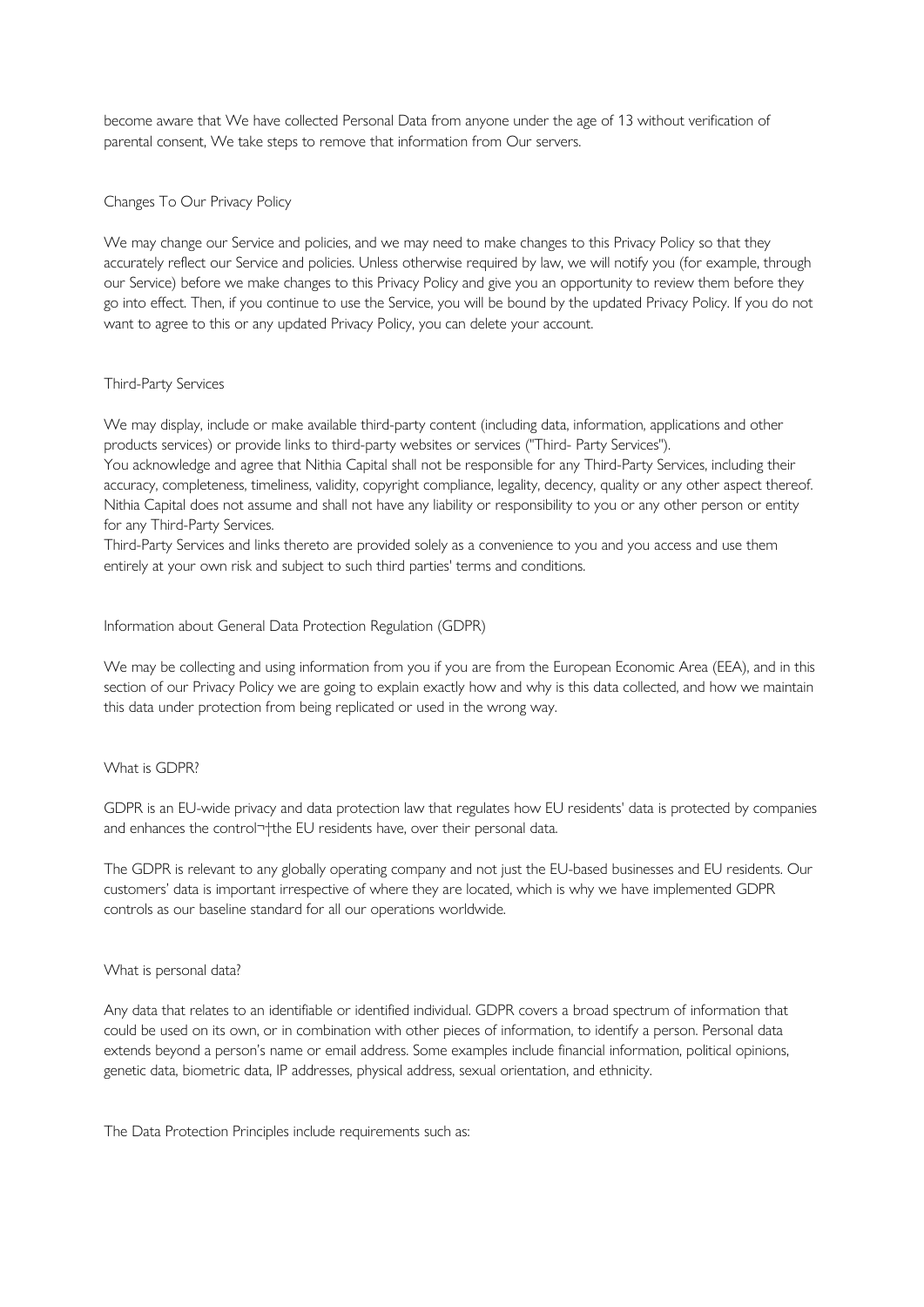-Personal data collected must be processed in a fair, legal, and transparent way and should only be used in a way that a person would reasonably expect.

 -Personal data should only be collected to fulfil a specific purpose and it should only be used for that purpose. Organizations must specify why they need the personal data when they collect it.

-Personal data should be held no longer than necessary to fulfil its purpose.

 -People covered by the GDPR have the right to access their own personal data. They can also request a copy of their data, and that their data be updated, deleted, restricted, or moved to another organization.

#### Why is GDPR important?

GDPR adds some new requirements regarding how companies should protect individuals' personal data that they collect and process. It also raises the stakes for compliance by increasing enforcement and imposing greater fines for breach. Beyond these facts it's simply the right thing to do. At Nithia Capital we strongly believe that your data privacy is very important and we already have solid security and privacy practices in place that go beyond the requirements of this new regulation.

# Individual Data Subject's Rights - Data Access, Portability and Deletion

We are committed to helping our customers meet the <sup>-+</sup>data subject rights requirements of GDPR. Nithia Capital processes or stores all personal data in fully vetted, DPA compliant vendors. We do store all conversation and personal data for up to 6 years unless your account is deleted. In which case, we dispose of all data in accordance with our and Privacy Policy, but we will not hold it longer than 60 days.

We are aware that if you are working with EU customers, you need to be able to provide them with the ability to access, update, retrieve and remove personal data. We got you! We've been set up as self service from the start and have always given you access to your data and your customers data. Our customer-+support team is here for you to answer any questions you might have about working with the API.

# California Residents

The California Consumer Privacy Act (CCPA) requires us to disclose categories of Personal Information we collect and how we use it, the categories of sources from whom we collect Personal Information, and the third parties with whom we share it, which we have explained above.

We are also required to communicate information about rights California residents have under California law. You may exercise the following rights:

 -Right to Know and Access. You may submit a verifiable request for information regarding the: (1) categories of Personal Information we collect, use, or share; (2) purposes for which categories of Personal Information are collected or used by us; (3) categories of sources from which we collect Personal Information; and (4) specific pieces of Personal Information we have collected about you.

-Right to Equal Service. We will not discriminate against you if you exercise your privacy rights.

 -Right to Delete. You may submit a verifiable request to close your account and we will delete Personal Information about you that we have collected.

-Request that a business that sells a consumer's personal data, not sell the consumer's personal data.

If you make a request, we have one month to respond to you. If you would like to exercise any of these rights, please contact us.

We do not sell the Personal Information of our users.

For more information about these rights, please contact us.